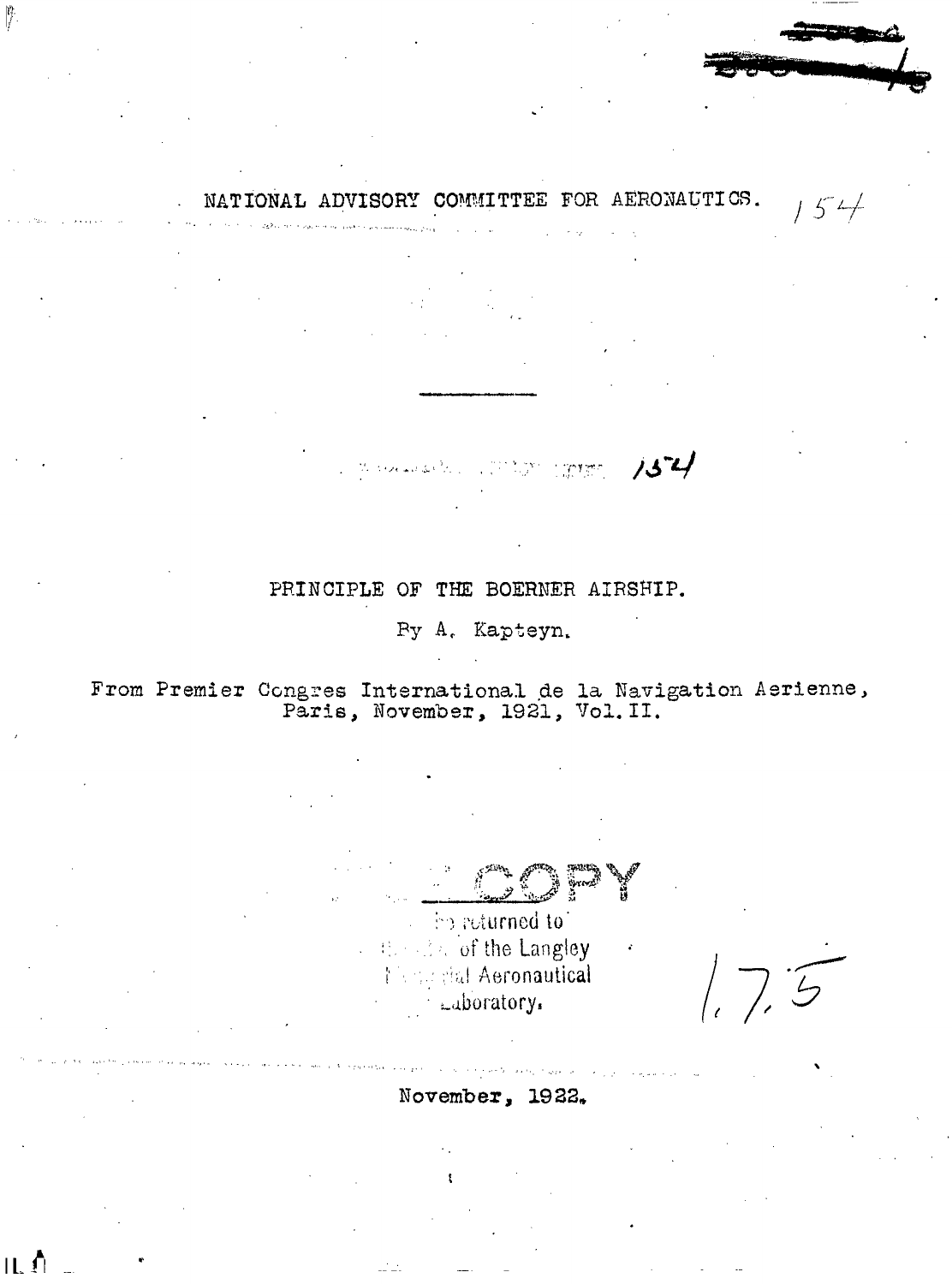

PRINCIPLE OF THE BOERNER AIRSHIP. \*

停

By A. Kapteyn.

The Boerner airship is built on entirely different principles from ordinary airships, of which the Zeppelin is the best known type. Mr. Boerner has abandoned the rigid body of the Zeppelin and has adopted a body with a double keel forming a rigid platform for attaching the gas ballonets, which must support the whole in the air.

The body is provided with two rigid arched ends capable of withstanding the pressure of the wind (Figs. 3 and 4).

The gas bags are arranged above the metal platform (Fig. 1) in three rows of 17 each, as indicated in Fig. 4, by simple squares. There are therefore always three ballonets abreast, forming a sec-Fig. 1 represents a transverse cut through such a section, tion. which consists not of three simple ballonets but rather of compartments with flexible walls. The middle compartment A, contains hydrogen, but the side compartments are subdivided by double partitions, forming three compartments  $A_2$ ,  $B_1$  and  $C_n$  The double parti- $\verb|tion B_1|$ is made very slack, so it can be inflated or deflated at will, like a balloon.

This whole series of compartments of a single series is inclosed in an envelope forming another shallow compartment B<sub>2</sub> surrounding all the others.

The compartments marked  $A_1$  and  $A_2$  contain hydrogen. The ones marked  $B_1$  and  $B_2$  contain nitrogen. Those marked C contain air. They are under a pressure of 10 mm of water above the normal. Thus

\* From Premier Congrès International de la Navigation Aérienne, Paris, November, 1921, Vol, II, pp. 54-57.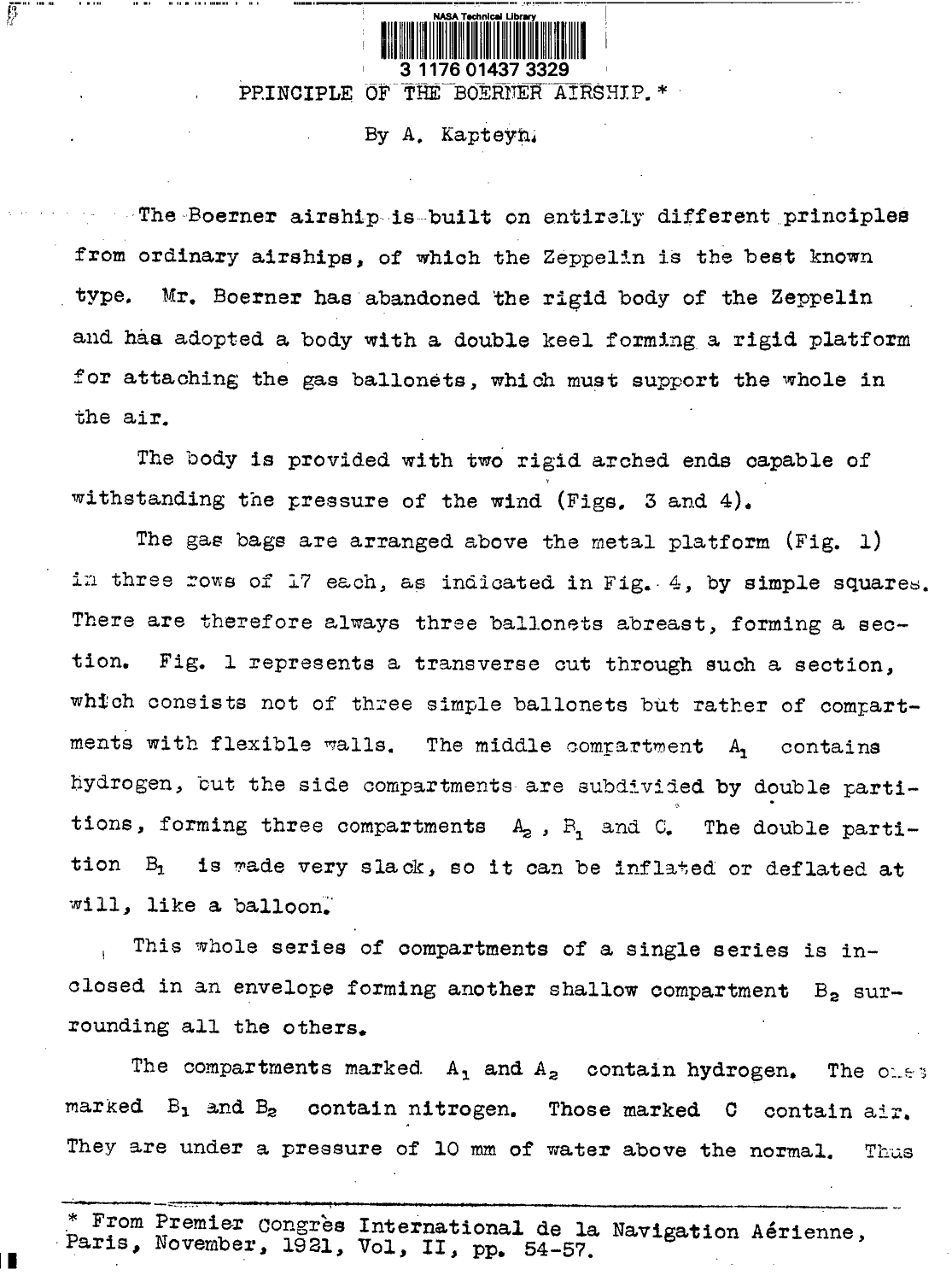all the hydrogen compartments are surrounded by a layer of nitroge in order to prevent the formation of an explosive mixture, so extremely dangerous in airships.

There are various valves and communicating tubes not shown in the diagrams. Compartments  $A_1$  and  $A_2$  communicate freely through Compartment C communicates with the outside air through a tube. a valve under a pressure of 10 mm of water. Compartments  $B_1$  and  $B_2$  communicate with each other. All the compartments are subject. ed to the same pressure of 10 mm of water above that of the surrounding air.

Functioning. - After being charged with gas at the proper pres sure, the airship rises. The gas in the compartments  $A_1$  and  $A_2$ expands and exerts a pressure on the double partition  $B_1$ . The nitrogen contained in the latter transmits this pressure to the air in compartment C, some of which is discharged into the atmosphere through the safety valve already mentioned.

On starting, the air compartments  $\sigma$  contain about 25% of the volume of the hydrogen carried, whence it follows that the airship can ascend 3000 meters before the expansion of the hydrogen drives all the air from the compartments C. The latter are provided with blowers, by means of which atmospheric air may be again forced in, in order to make the airship descend.

In this manner, the vertical movements of the airship are produced without the loss of hydrogen, nor a single kilogram of ballast, which constitutes one of the great advantages of the Boerner airship.

 $\overline{3}$ .

M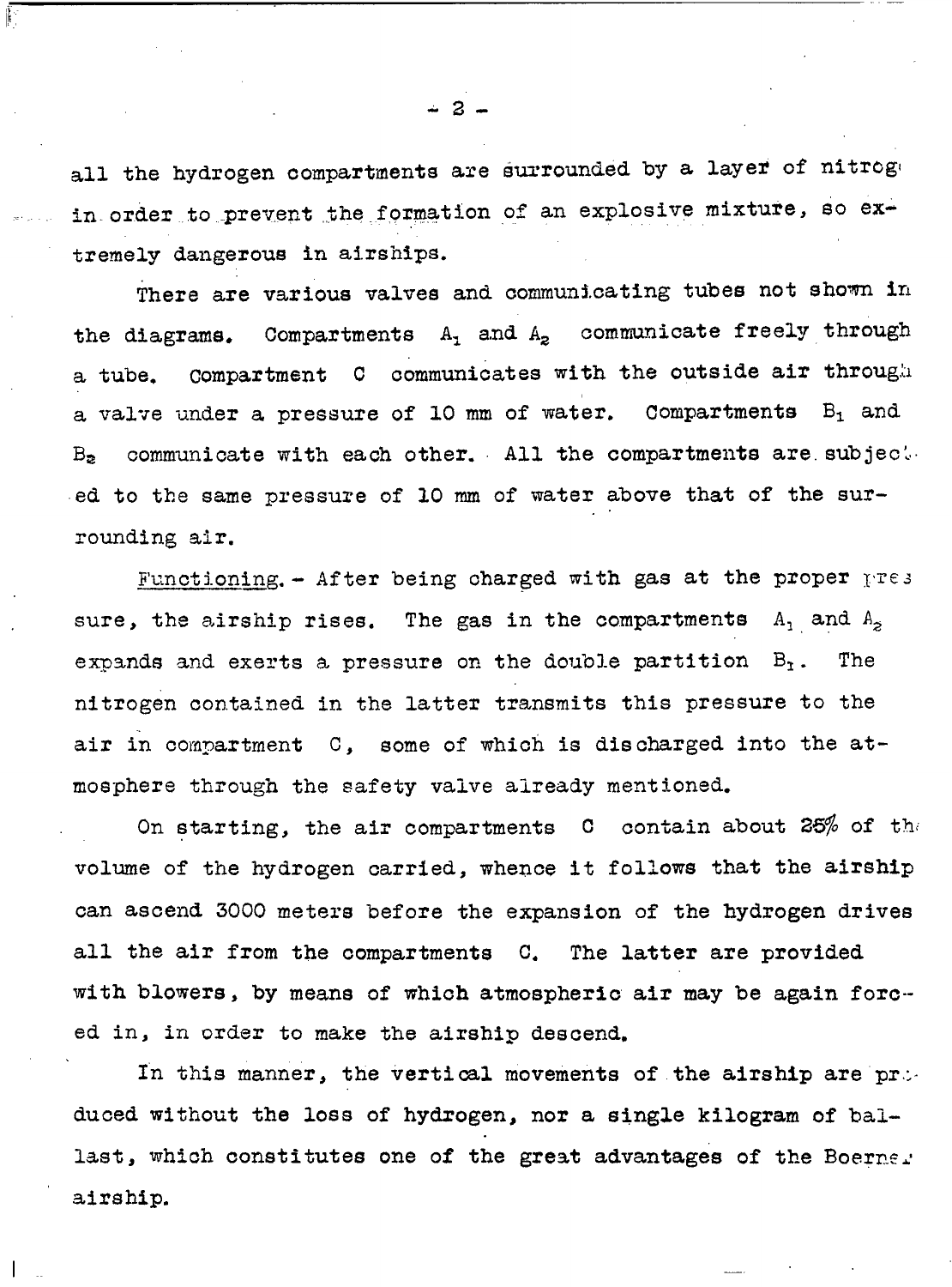Engines.- On either side of the airship there is a series of engines, each engine driving a propeller whose axis of rotation can be placed at any angle of inclination desired, thereby rendering it possible to exercise with each engine individually a forde on the airship tending to make it advance, back, ascend or descend at will (Figs, 1 and 2), This disposition is impoztant in case the airship should suddenly enter a colder, and consequently densex, *layer* of air. The airship would then immediately climb in a pronounced manner, which movement, in the case of a Zeppelin, could only be arrested by releasing hydrogen, but which may be easily arrested, in the case of the Boerner, by placing the axes of some of the propellers in a vertical position (Fig. 2), so as to offset by dynamic force the climbing tendency produced by the difference of temperature of the surrounding air.

But this is not all. In the case of the Zeppelin, the temperature of the hydrogen in the ballonets fails to that of the surrounding air and consequently the airship grows heavier and begtns to descend with a motion that can only be arrested by promptly releasing ballast, In the case of the Boernex, if there is a descending tendency which it is desired to stop, it is only necessary to exert, by means of propellers, a dynamic lifting force. In a word, the movements of the Boerner airship are under absolute control.

Carrying Capacity.- The Zeppelin or rigid type is greatly handicapped by its metal hull, which is so heavy that it is hardly possible to carry passengers or merchandise. It goes without say-

-3-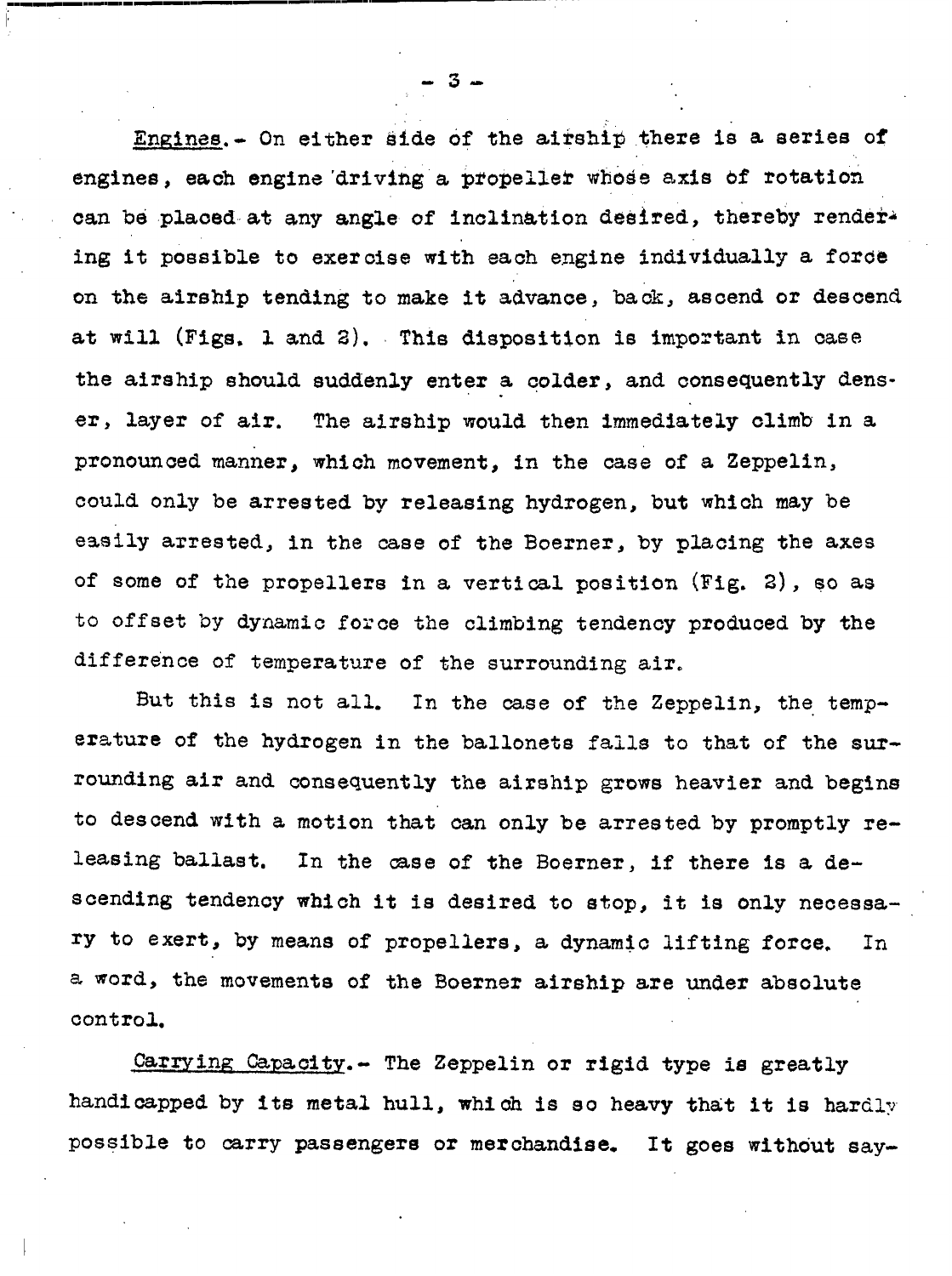ing that the Boerner airship, with its strong metal body, is both stronger to withstand all stresses which can be brought to bear upon it and leaves at the same time a much wider margin for carrying a large number of passengers and large quantities of freight.

Only the principle and the general lines of the Boerner airship have been given above. The completed project, which has been carefully worked out and computed, contains modifications of special parts, but the principle remains as here described.

Translated by the National Advisory Committee for Aeronautics.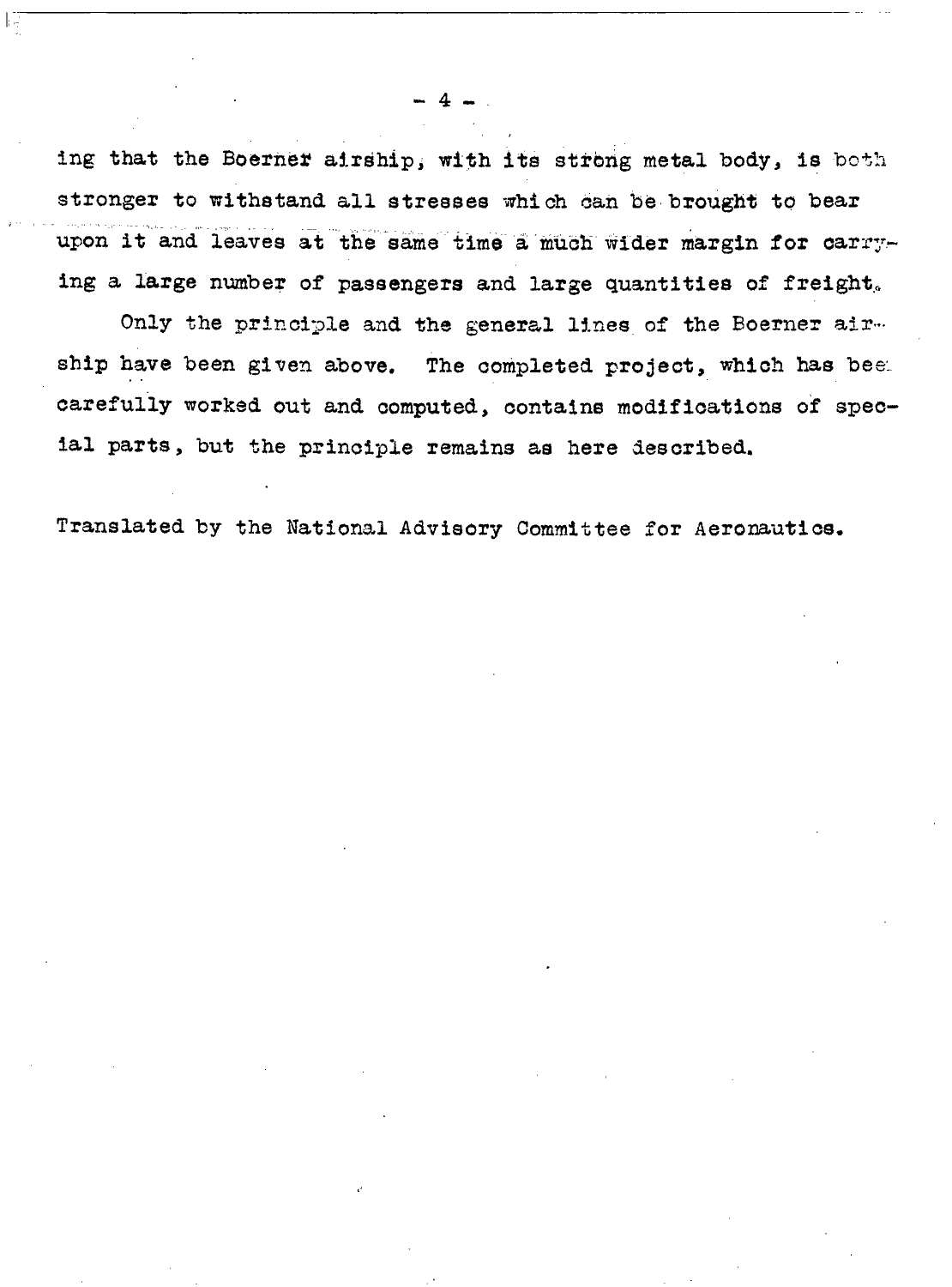





Figs. 1 and 2. Transverse sectional elevation.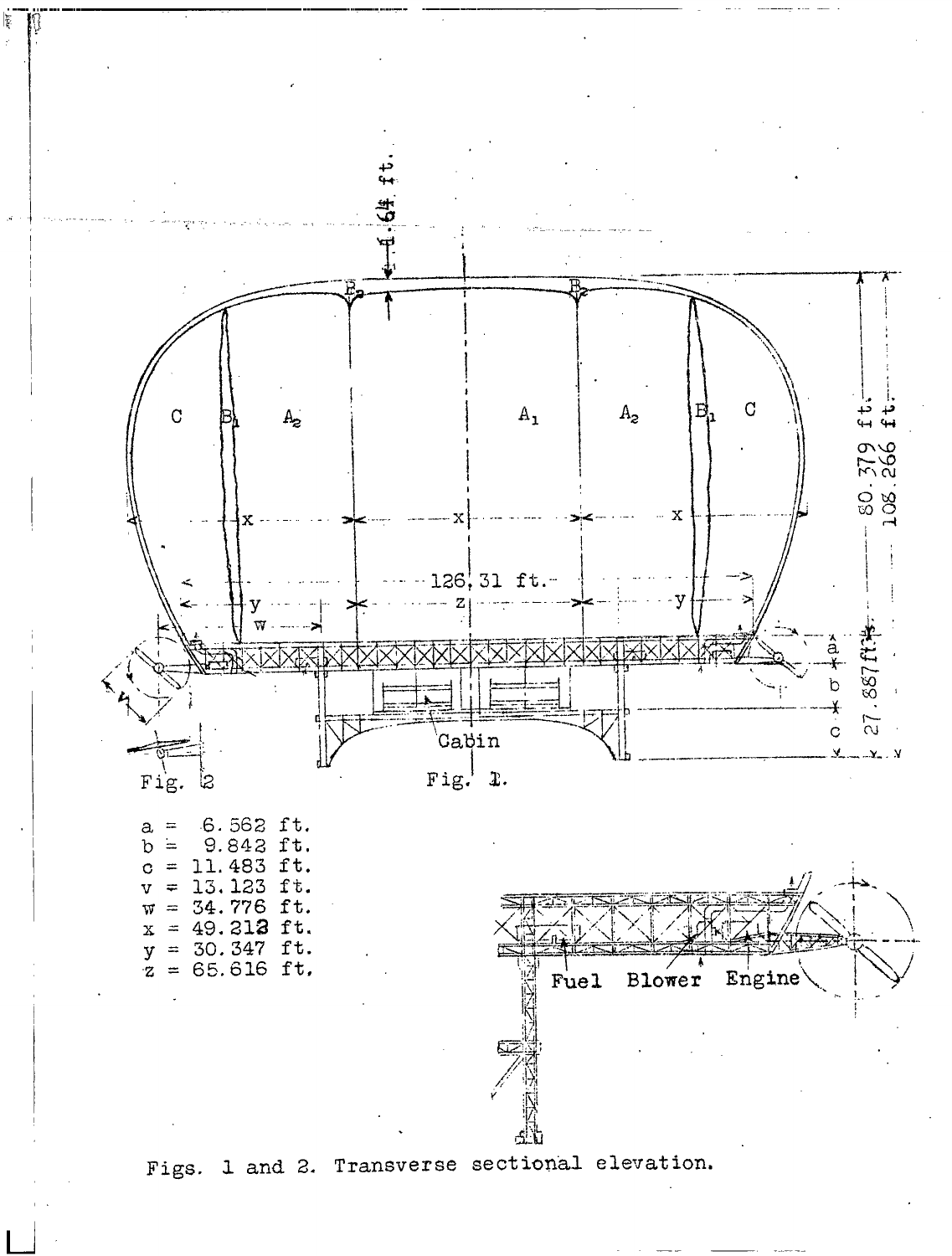

Fig. . Sectional plan.